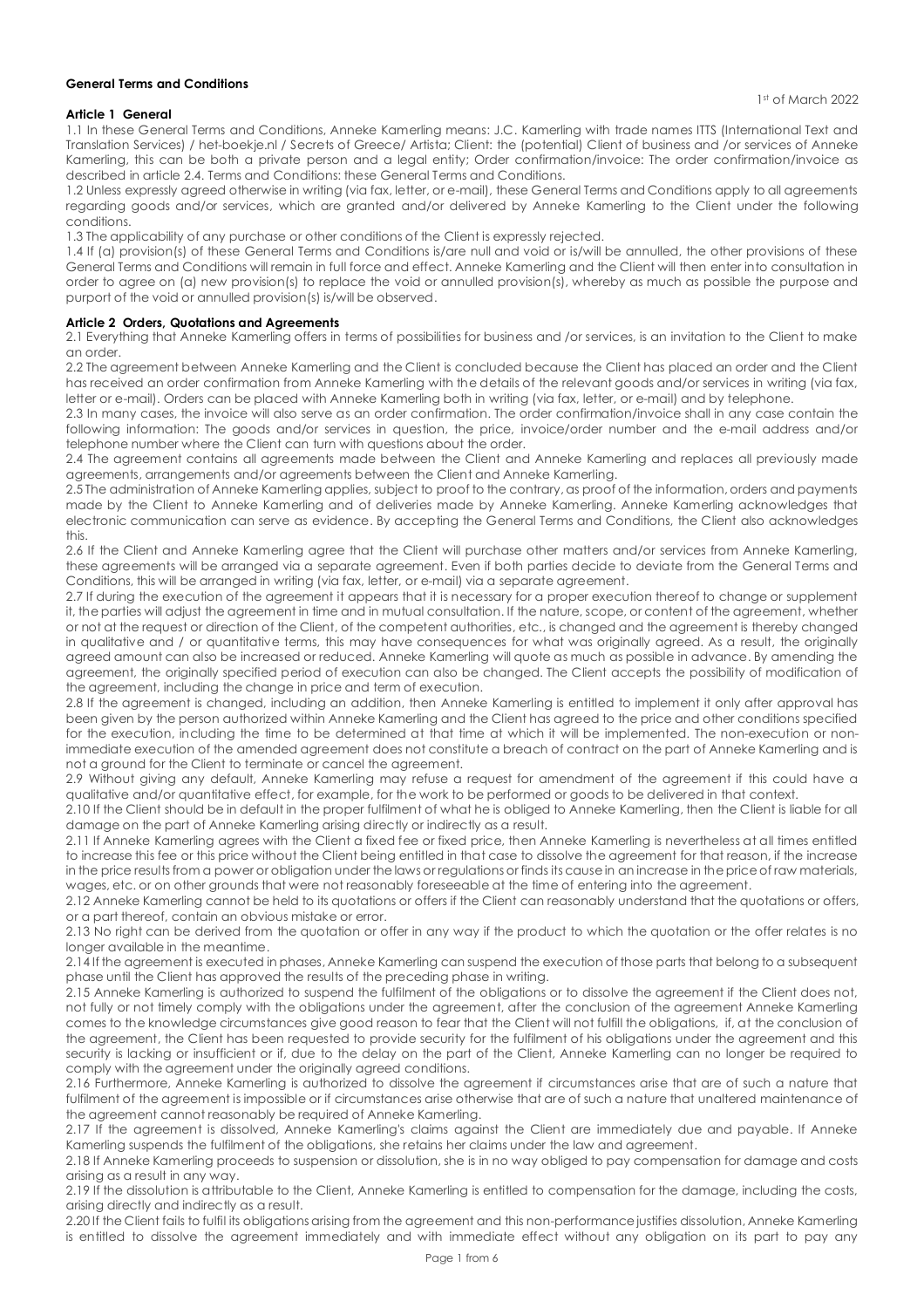compensation or compensation, while the Client, out of the main of non-performance, is obliged to pay compensation or compensation.

2.21 If the agreement is terminated prematurely by Anneke Kamerling, Anneke Kamerling will, in consultation with the Client, ensure that work still to be performed is transferred to third parties. This unless the termination is attributable to the Client. If the transfer of the work entails additional costs for Anneke Kamerling, these will be charged to the Client. The Client is obliged to pay these costs within the aforementioned period, unless Anneke Kamerling indicates otherwise.

2.22 In the event of liquidation, of (application for) suspension of payment or bankruptcy, of attachment - if and insofar as the attachment has not been lifted within three months - at the expense of the Client, of debt restructuring or any other circumstance as a result of which the Client can no longer freely dispose of his assets, Anneke Kamerling is free to terminate the agreement immediately and with immediate effect or to cancel the order or agreement, without any obligation on its part to pay any compensation or compensation. In that case, Anneke Kamerling's claims against the Client are immediately due and payable.

2.23 If the Client cancels an order placed in whole or in part, then the work that has been carried out and the goods ordered or prepared for this purpose, plus any supply and delivery costs thereof and the working time reserved for the execution of the agreement, will be charged in full to the Client.

## Article 3 Prices/rates and payment

3.1 All prices for the goods offered are in euros, excluding VAT and other government levies, any costs to be incurred in the context of the agreement, including travel and accommodation, shipping, and administration costs, unless otherwise indicated.

3.2 All invoices will be paid by the Client no later than the fourteenth day after the date of the invoice, unless otherwise agreed in writing (via fax, letter, or e-mail).

3.3 In the event that the payment term is exceeded, Anneke Kamerling is entitled to charge the Client an interest of 1% per month from the due date of the invoice, whereby a part of a month is charged for a whole month.

3.4 If the Client has not paid, not fully or not before the final date of payment stated in the reminder, even after sending the reminder, Anneke Kamerling has the right to charge her extrajudicial (collection) costs to the Client. The Client is also obliged to pay actual legal costs incurred, insofar as any legal costs order amounts to a lower amount.

3.5 In the event of non-compliance by the Client with what has been agreed regarding payment, Anneke Kamerling is entitled to dissolve the agreement with immediate effect extrajudicially or to suspend its obligations, as well as entitled to refuse the Client access to Anneke Kamerling's system without giving reasons.

3.6 A composite quotation does not oblige Anneke Kamerling to perform a part of the assignment at a corresponding part of the specified price. Offers or quotations do not automatically apply to future orders.

3.7 Anneke Kamerling is entitled to execute the agreement in different phases and to invoice the part thus carried out separately.

## Article 4 Delivery/delivery terms

4.1 Deliveries and associated rates in consultation between Anneke Kamerling and Client.

4.2 The delivery time will be determined in consultation between Anneke Kamerling and Client. The delivery will always only take place after receipt by Anneke Kamerling of payment, unless otherwise agreed in writing (via fax, letter, or e-mail). The delivery times always count as an indication and not as a deadline.

4.3 Upon receipt, the Client must thoroughly inspect the work for errors and defects, and these must be reported to Anneke Kamerling within 48 hours, failing which the Client acknowledges having received the work in good condition.

4.4 Delivery is at the 1st threshold of the Client's home, at high-rise buildings at the main entrance, or via fax, letter, or e-mail.

## Article 5 Liability

5.1 If Anneke Kamerling should be liable, this liability is limited to what is regulated in this provision.

5.2 Anneke Kamerling is not liable for damage, of whatever nature, caused by the fact that Anneke Kamerling has relied on incorrect and/or incomplete data provided by or on behalf of the Client.

5.3 If Anneke Kamerling should be liable for any damage, the liability of Anneke Kamerling is limited to a maximum of the invoice value of the order, at least to that part of the order to which the liability relates.

5.4 The liability of Anneke Kamerling is in any case always limited to the amount of the payment of her insurer in any case.

5.5 Anneke Kamerling is only liable for direct damage.

5.6 Direct damage is exclusively understood to mean the reasonable costs for determining the cause and extent of the damage, insofar as the determination relates to damage within the meaning of these terms and conditions, any reasonable costs incurred to have the defective performance of Anneke Kamerling comply with the agreement, insofar as these can be attributed to Anneke Kamerling and reasonable costs, made to prevent or limit damage, insofar as the Client demonstrates that these costs have led to the limitation of direct damage as referred to in these general terms and conditions. Anneke Kamerling is never liable for indirect damage, including consequential damage, loss of profit, missed savings and damage due to business stagnation.

5.7 The limitations of liability included in this article do not apply if the damage is due to intent or gross negligence on the part of Anneke Kamerling or its third parties.

5.8 Anneke Kamerling gives no guarantee on the services and delivered goods provided through it.

## Article 6 Force majeure and/or special circumstances

6.1 Anneke Kamerling is not obliged to fulfil any obligation towards the Client if she is prevented from doing so as a result of a circumstance that is not due to her fault, nor by virtue of law, legal act or generally accepted views for her account.

6.2 Circumstances within the meaning of Article 6.1 include a business failure, a malfunction in the energy or material supply, transport delay, a strike and the non-delivery or late delivery by suppliers.

## Article 7 Books, texts, translations, websites, leaflets, designs and layouts

7.1 Anneke Kamerling will carry out the work with regard to books, texts, translations, websites, leaflets, designs and layouts to the best of our knowledge and ability and in accordance with the requirements of good craftsmanship. All this on the basis of the state of science known at that time.

7.2 The Client must at all times check the books, texts, translations, websites, leaflets, designs and layouts provided by Anneke Kamerling for errors and defects and send Anneke Kamerling in writing (via fax, letter or e-mail) proof of approval / acceptance before proceeding to publication. Any errors and defects must be offered to Anneke Kamerling for correction within 48 hours, failing which the Client acknowledges having received the work in good condition. Anneke Kamerling will correct the reported errors and/or defects in consultation within a reasonable period of time.

7.3 Anneke Kamerling is not liable for damage, of any nature whatsoever, due to (typing) errors by Anneke Kamerling, which have not been offered to Anneke Kamerling for correction in time before publishing books, texts, translations, websites, leaflets, designs and layouts.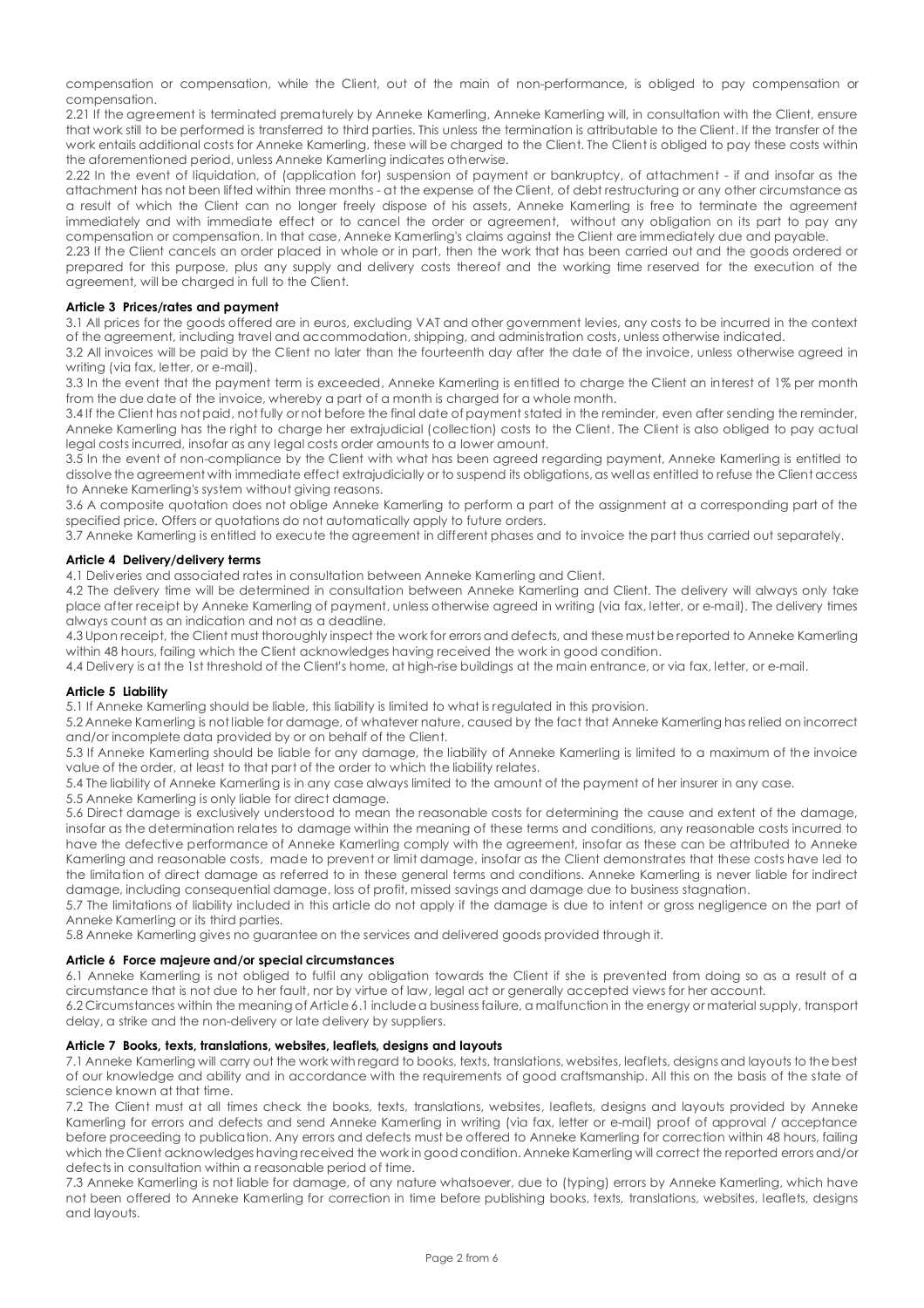7.4 Anneke Kamerling is not liable for damage, of any nature whatsoever, because Anneke Kamerling has relied on incorrect and/or incomplete data provided by the Client.

7.5 The Client is at all times ultimately responsible for the publication of books, texts, translations, websites, leaflets, designs and layouts supplied by Anneke Kamerling

# Article 8 Travel

8.1 Booking request: For booking requests, by telephone, by e-mail, post or via the website, the Client will receive a written quotation from Anneke Kamerling by post or by e-mail. Client cannot derive any right from booking requests. A booking request is not a final booking.

8.2 Reservation Agreement: All agreements are concluded as soon as Anneke Kamerling has received the confirmation of acceptance of the quotation and the data necessary for the agreement in writing (by e-mail, by post) or by telephone from the Client.

8.3 Booking confirmation/Invoice: All agreements are confirmed by Anneke Kamerling in writing (by post or by e-mail). The booking confirmation is also the invoice. Inaccuracies must be reported within 10 working days of receipt. Costs resulting from errors later detected (change costs) are at the expense of the Client. (Name) changes are not always possible (depending on the transport company). If a change is not possible, the change will have to be treated as a cancellation and new reservation. Costs arising from a cancellation and new reservation are at the expense of the Client.

8.4 Travel documents: After receipt of the payment, Anneke Kamerling will send the travel documents to the Client approximately 2 weeks before the start of the booked trip.

8.5 Prices: The prices stated in the brochures and on the website are in euros and per person. It is assumed that a minimum occupancy of two people in a standard hotel room or studio / apartment in an apartment complex. A surcharge may be charged for single use of a double room/studio/apartment.

8.6 (Air) port taxes and (fuel) surcharges: The prices stated in the brochures and on the website include (air) port taxes and (fuel) surcharges. Anneke Kamerling has the right to pass this on to the Client in the event of unforeseen increases in taxes and/or (environmental) levies.

8.7 Payment:

8.7.1 The invoice, also a booking confirmation, states the deposit amount and the remaining amount.

8.7.2 Immediately after receipt of the invoice, the Client must pay the deposit to Anneke Kamerling. The deposit is 20% of the total travel sum.

8.7.3 Six weeks before the start of the trip, the total travel sum must be paid to Anneke Kamerling. The date on which the remaining amount must be in the possession of Anneke Kamerling is stated on the invoice.

8.7.4 If the trip is booked less than six weeks before the start of the trip, the entire invoice amount must be paid directly by the Client to Anneke Kamerling.

8.7.5 For payment of last-minutes, other provisions apply that may differ per booking. Anneke Kamerling will go through the payment terms with the Client at the time of booking. For the preparation of tickets at the airport (or if possible, to be sent to you by express mail) the extra costs will be charged to the Client.

8.7.6 In the event of late payment by the Client, Anneke Kamerling has the right to dissolve the agreement immediately against the applicable cancellation conditions. In that case, the cancellation costs are at the expense of the Client.

8.8 Modification by the Client:

8.8.1 Up to 28 days before the date of the trip, changes to the reservation made may, at the request of the Client (main contractor), as far as possible, be made. For this, change costs will be charged, plus any communication costs and additional costs of the travel sum. The change costs are at the expense of the Client.

8.8.2 (Name) changes are not always possible (depending on the transport company). However, Anneke Kamerling will do her utmost to achieve this. If a change is not possible, the change will have to be treated as a cancellation and new reservation. Costs arising from a cancellation and new reservation are at the expense of the Client.

8.8.3 Changes within 28 days will as a rule be treated as a cancellation and new reservation.

8.9 Cancellation by the Client: If the participant cancels the trip, the following provisions will apply:

8.9.1 In case of cancellation by the Client up to six weeks before the day of commencement of the trip, the deposit will be charged. 8.9.2 Bij cancellation by the Client from six weeks to four weeks before the day of commencement of the trip, 35% of the total travel sum will be charged.

8.9.3 Bij cancellation by the Client from four weeks to three weeks before the day of commencement of the trip, 40% of the total travel sum will be charged.

8.9.4 Bij cancellation by the Client from the three weeks to two weeks before the day of commencement of the trip, 50% of the total travel sum will be charged.

8.9.5 Bij cancellation by the Client from two weeks to one week before the day of commencement of the trip, 75% of the total travel sum will be charged.

8.9.6 Bij cancellation by the Client within one week before the day of commencement of the trip, 100% of the total travel sum will be charged

8.10 Modification or cancellation by Anneke Kamerling:

8.10.1 Anneke Kamerling can only change or terminate the agreement in case of important circumstances. Important circumstances are understood to mean: circumstances that are of such a nature that further binding of Anneke Kamerling to the travel agreement cannot reasonably be required.

8.10.2 Anneke Kamerling will inform the Client of the cancellation or change within two working days, stating reasons.

8.10.3 In the event of a change by Anneke Kamerling, the Client has the right to cancel the trip free of charge within one week of receipt of the above-mentioned message.

8.10.4 Anneke Kamerling will also try to offer the Client a trip that is equivalent in terms of location, class, and facilities.

8.11 Changes in travel sum: Anneke Kamerling has the right to change the travel sum if there is reason to do so, e.g., due to an increase in transport costs, levies, and exchange rates. These increases are passed on to you net, i.e., without storage.

8.12 VAT reservation: If the Dutch or foreign VAT regulations are changed, the travel amounts will, if applicable, be adjusted accordingly and, if increased, will be passed on to the Client.

8.13 Liability of Anneke Kamerling:

8.13.1 Anneke Kamerling cannot be held liable in situations that are the result of: a) natural disasters, acts of war, terrorism, and political unrest; (b) the journey to the holiday country and back, the transport to the accommodation and back; c) damage in events carried out by third parties such as excursions and active programs.

8.13.2 Anneke Kamerling is not responsible for damage insofar as it is not due to its fault under Dutch Law and according to the views prevailing in the Netherlands.

8.13.3 Anneke Kamerling is not liable for damage due to conscious or negligent actions of the Client.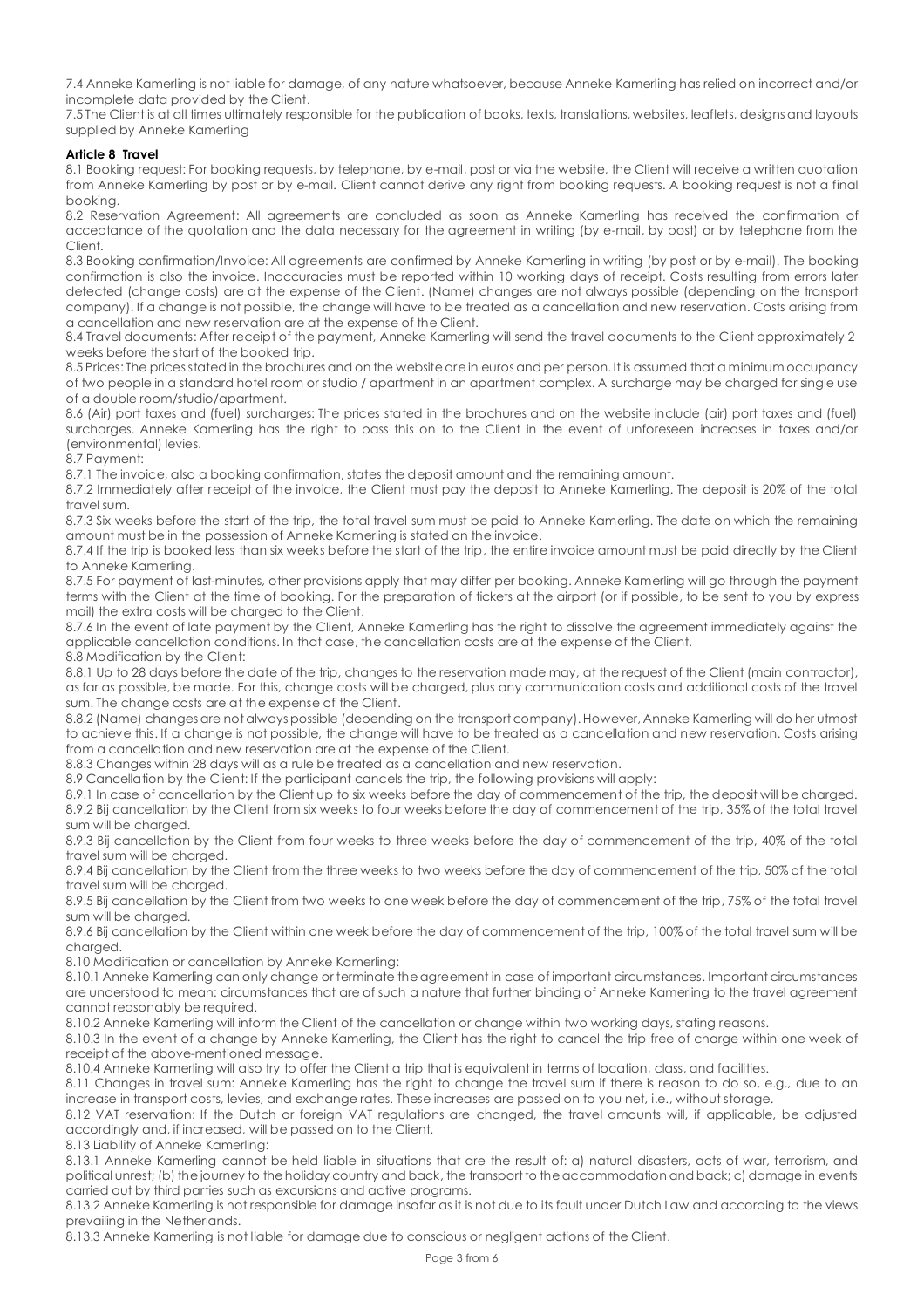8.13.4 Liability for damage for which the usual travel and cancellation costs insurance usually provides coverage is excluded. 8.14 Obligations and liability of the Client:

8.14.1 Damage suffered by the Client due to the late presence at pick-up points, the non-possession of the necessary travel documents, etc. is at the expense of the Client. The Client must satisfy himself of the correct departure times and perform the necessary formalities such as reconfirming the (camping) flight.

8.14.2 The Client must be in possession of a valid proof of identity, with which it is possible to travel. If applicable, the Client must also be in possession of a valid visa.

8.14.3 Anneke Kamerling can in no way be held liable for any damage that may result from paragraphs 8.14.1 and 8.14.2.

8.15 (Camping flight) (return) flight conditions:

8.15.1 The departure times of charter flights (telephone or written) are indicative and do not bind Anneke Kamerling. Charter airlines have the right to make changes up to 24 hours before departure.

8.15.2 On both charter and scheduled flights, the Client may carry limited baggage. If the permitted weight or reserved for payment is exceeded, a surcharge may be charged. This surcharge is at the expense of the Client.

8.15.3 On charter and scheduled flights, infants up to and including one year of age are not entitled to their own seat.

8.16 Delays: Delays can occur, e.g., due to strikes, weather conditions or crowds in the airspace. The cancellation insurance provides coverage for delays under certain conditions. Anneke Kamerling is not liable for delays.

8.17 Itineraries: All itineraries are indicated in the locally applicable times and are issued subject to changes by the carriers. The schedules can be changed at any time by the transport companies. If a change takes place after receipt of the travel documents, Anneke Kamerling will inform the Client by e-mail and/or by telephone. Anneke Kamerling can under no circumstances be held liable for any costs arising from a schedule change.

8.18 Preference/essence: Anneke Kamerling will try as much as possible to meet special wishes (preferences) of the Client. The Client must report this to Anneke Kamerling when booking. Whether the preference can be met depends largely on the final service provider. A guarantee can never be given for this. If the client's wish is so important that, if this cannot be met, the travel agreement cannot be concluded, then there is essential.

8.19 Problems and complaints:

8.19.1 Unexpected problems and /or complaints and shortcomings must be reported directly by the Client to Anneke Kamerling to enable Anneke Kamerling to remedy them.

8.19.2 Anneke must be given a reasonable period of time to try to remedy the shortcomings.

8.19.3 If a problem / complaint has not been resolved satisfactorily, the Client must always report it to Anneke Kamerling in writing (by post or by e-mail) immediately after the expiry of the reasonable period. If the Client does not make a written notification, this can never lead to compensation afterwards.

8.20 General reservation: Obvious errors in the brochures, on the website, in advertisements or in the correspondence do not bind Anneke Kamerling. Price changes are also reserved. Anneke Kamerling cannot be held liable if due to changes

from the outside certain information in the brochures, on the website, in advertisements or in the correspondence no longer appears to be correct.

8.21 Privacy: All personal data such as name and address details, birth dates, telephone numbers and e-mail will be treated strictly confidentially and only by Anneke Kamerling and if necessary, by partners (transport companies).

### Article 9 Interior advice and design and designs

9.1 Anneke Kamerling will carry out the work with regard to interior advice and design and designs to the best understanding and ability and in accordance with the requirements of good craftsmanship. All this on the basis of the state of science known at that time.

9.2 The Client must at all times check the interior advice and design and designs provided by Anneke Kamerling for errors and defects and send Anneke Kamerling proof of approval / acceptance in writing (via fax, letter or e-mail) before proceeding to their implementation. Any errors and defects must be offered to Anneke Kamerling for correction within 48 hours, failing which the Client acknowledges having received the work in good condition. Anneke Kamerling will correct the reported errors and/or defects in consultation within a reasonable period of time.

9.3 Anneke Kamerling is not liable for damage, of any nature whatsoever, due to (drawing) errors of Anneke Kamerling, which have not been offered to Anneke Kamerling for correction in time before the execution of interior advice and design and designs.

9.4 Anneke Kamerling is not liable for damage, of any nature whatsoever, because Anneke Kamerling has relied on incorrect and/ or incomplete data provided by the Client.

## Article 10 Rental of works of art

10.1 Unless otherwise agreed in writing (via fax, letter, or e-mail), the rental period of a work of art is 1 year.

10.2 Unless otherwise agreed in writing (via fax, letter, or e-mail), the Client has the right to purchase the works of art during the rental period with a discount equal to the rent payment paid for the first year.

10.3 The works of art are only rented by Anneke Kamerling after the Client has taken note of the General Terms and Conditions.

10.4 The Client must handle the artworks with care during the rental period. The structures must not be placed in the immediate vicinity of a heat source or damp place and must be protected as much as possible from direct sunlight and must be attached by means of a proper hanging system.

10.5 It is forbidden to reproduce the works of art (or have them reproduced), to exhibit them elsewhere or to give them to third parties for hire or loan.

10.6 The Client is obliged to inform Anneke Kamerling of this immediately in writing (via fax, letter or e-mail) in the event of damage, loss or loss of works of art. It is not allowed to carry out repairs yourself or to have them carried out. The Client is liable for all damage to the work arising in the period beginning at the moment that the Client has received the work and ending at the moment that the work is returned to Anneke Kamerling.

10.7 Before the end of the rental period, Anneke Kamerling will contact the Client. If the work is not purchased by the Client, Anneke Kamerling makes an appointment to receive the artwork again, or to come and pick it up. If the Client is unable to return the work of art at the end of the rental period (e.g., by holiday), he must contact Anneke Kamerling at least two weeks before the start of the period of being prevented from attending. If the Client does not return the work on time, Anneke Kamerling will consider the work as purchased and Anneke Kamerling is entitled to claim the full value of the work, as indicated on the order confirmation / invoice.

10.8 Before the work of art is returned, the Client must check whether it is still in good condition. If this is not the case, the Client must contact Anneke Kamerling. The Client must adequately package the works for transport and bears full responsibility for this. The Client must pack the works adequately, qualitatively at least equal to the way in which the work of art was packaged when it was delivered. For questions about the packaging, the Client must contact Anneke Kamerling.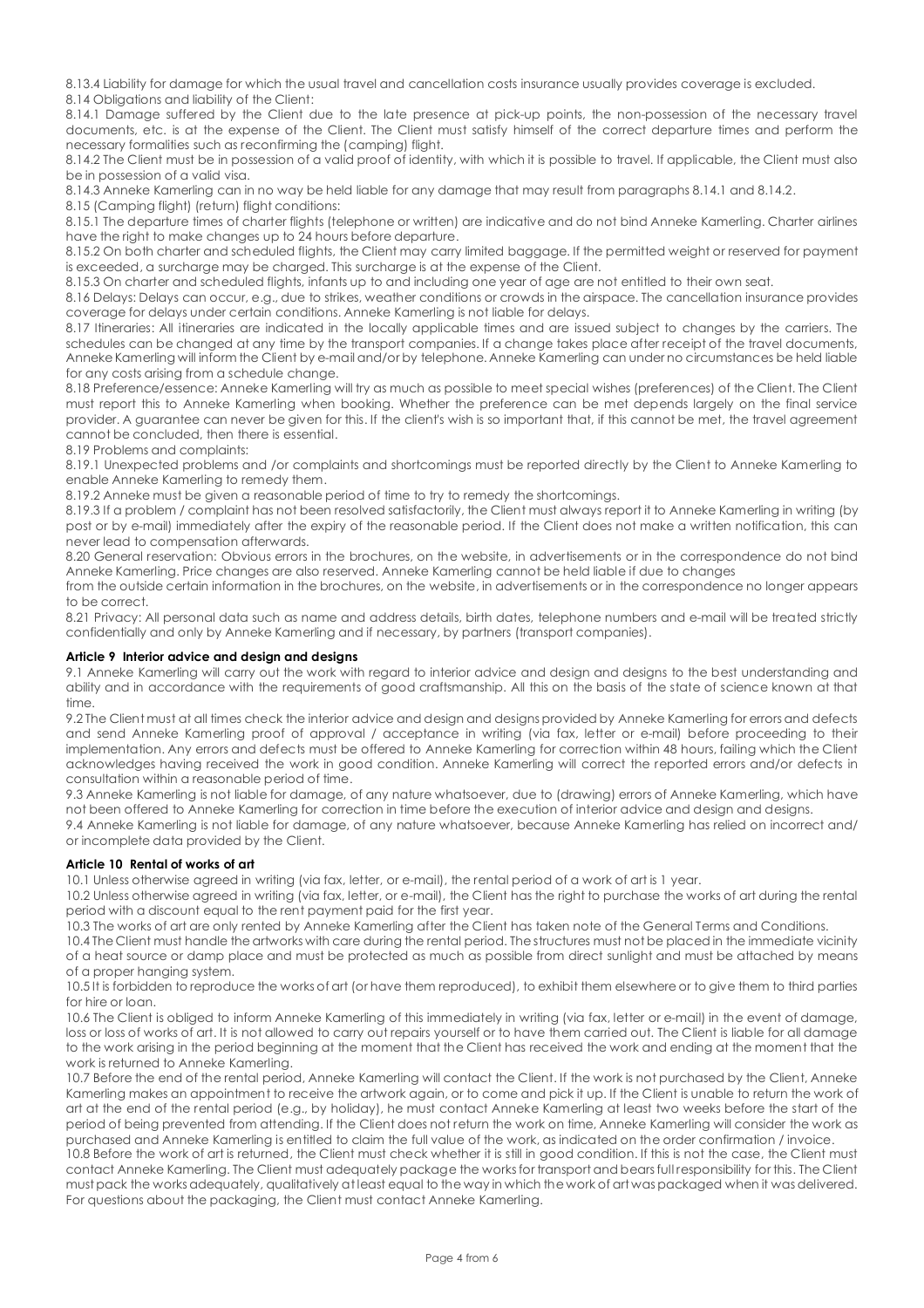## Article 11 Sale of works of art

11.1 After the Client has received the work of art ordered by him, the Client has the authority to dissolve the underlying agreement with Anneke Kamerling within ten (10) working days after receipt of this work of art. The Client does not have to give a reason for this. 11.2 If the Client wishes to dissolve the agreement pursuant to Article 10.1 of these terms and conditions, the Client must report this in writing (via e-mail, letter, or fax) to Anneke Kamerling. The Client must - after consultation with Anneke Kamerling - return the work of art to a return address determined by Anneke Kamerling. In this case, the Client owes a contribution of 50 euros to the transport costs incurred.

11.3 If the Client has already made any payments at the time that the Client has concluded the agreement with Anneke Kamerling pursuant to Article 10.1. and has dissolved 10.2 of these General Terms and Conditions, Anneke Kamerling will refund these payments to the Client within fourteen (14) working days after Anneke Kamerling has received the work of art returned by the Client.

11.4 Anneke Kamerling reserves the right to refuse returned works of art or to credit only a part of the amount already paid, if it is suspected that the work of art has been damaged by the fault of the Client (other than that of Anneke Kamerling or the supplier of the work of art). The Client is liable for the damage caused during the period that he has it at his disposal. Anneke Kamerling has the right to have the damage repaired at the expense of the Client and is authorized to set off that damage against the amount paid by the Client on the understanding that the recovery of the damage will not be limited to this purpose.

11.5 If a work of art is returned that, in the opinion of Anneke Kamerling, has suffered damage that is due to an act or negligence of the Client or is otherwise at the risk of the Client, Anneke Kamerling will inform the Client of this in writing (via fax, letter or e-mail). Anneke Kamerling has the right to withe the depreciation of the work of art as a result of this damage from the amount to be refunded to the Client.

## Article 12 Indemnification

12.1 The Client indemnifies Anneke Kamerling against any claims of third parties who suffer damage in connection with the execution of the agreement and whose cause is attributable to other than Anneke Kamerling. If Anneke Kamerling should be held liable by third parties for this reason, the Client is obliged to assist Anneke Kamerling both outside and in court and to immediately do everything that may be expected of him in that case. If the Client fails to take adequate measures, Anneke Kamerling is entitled, without notice of default, to do so herself. All costs and damage on the part of Anneke Kamerling and third parties arising as a result of this, are entirely at the expense and risk of the Client.

## Article 13 Intellectual and industrial property rights

13.1 The Client must fully and unconditionally respect all intellectual and industrial property rights that rest on the goods delivered by Anneke Kamerling.

13.2 Anneke Kamerling does not guarantee that the goods delivered to the Client do not infringe any intellectual and / or industrial property rights of third parties and does not accept any liability in the event of any claim by third parties based on the proposition that an item delivered by Anneke Kamerling infringes any right of a third party.

13.3 Anneke Kamerling reserves the rights and powers that are conferred on him by the Copyright Act and other intellectual laws and regulations. Anneke Kamerling has the right to use the knowledge gained by the execution of an agreement on its side for other purposes, insofar as no strictly confidential information of the Client is brought to the attention of third parties.

### Article 14 Orders/communication

14.1 Anneke Kamerling is in no way liable for misunderstandings, damages, delays or not clearly coming across orders and communications as a result of the use of the internet or any other means of communication in traffic between the Client and Anneke Kamerling, or between Anneke Kamerling and third parties, insofar as it relates to the relationship between the Client and Anneke Kamerling.

14.2 The Client shall ensure that all data, of which Anneke Kamerling indicates that these are necessary or of which the Client should reasonably understand that these are necessary for the execution of the agreement, are provided to Anneke Kamerling in a timely manner. If the information required for the execution of the agreement has not been provided to Anneke Kamerling in time, Anneke Kamerling has the right to suspend the execution of the agreement and / or to charge the client the additional costs resulting from the delay in accordance with the then usual rates. The execution period does not start until after the Client has made the data available to Anneke Kamerling. Anneke Kamerling is not liable for damage, of any nature whatsoever, because Anneke Kamerling has relied on incorrect and/ or incomplete data provided by the Client.

#### Article 15 Complaints

15.1 All complaints in connection with the delivery, quality, quality of goods and /or services and any other complaint, will be taken seriously by Anneke Kamerling.

15.2 The Client must make a complaint known to Anneke Kamerling (see further in article 16 of these terms and conditions).

15.3 Anneke Kamerling will try to resolve the complaint within ten (10) working days. Anneke Kamerling will inform the Client about this in writing (via fax, letter or e-mail).

## Article 16 Personal data

16.1 Personal data entered by the Client will be included in a file. This data will be used for the execution of the Client's order.

## Article 17 Support of Anneke Kamerling

17.1 All correspondence based on these General Terms and Conditions takes place (via fax, letter, or e-mail) with Anneke Kamerling.

#### Article 18 Miscellaneous

18.1 If the Client informs Anneke Kamerling of an address in writing (via fax, letter or e-mail), Anneke Kamerling is entitled to send all orders to the relevant address, until the Client has provided Anneke Kamerling with a new address.

18.2 If Anneke Kamerling may or may not tacitly allow deviations from these General Terms and Conditions for a short or longer period of time, this does not affect its right to demand immediate and strict compliance with the General Terms and Conditions. The Client can never assert any right on the grounds that Anneke Kamerling applies these General Terms and Conditions flexibly. 18.3 Anneke Kamerling is authorized to use third parties in the execution of goods and/or services of the Client.

18.4 If work is carried out by Anneke Kamerling or third parties engaged by Anneke Kamerling in the context of the assignment at the client's location or a location designated by the Client, the Client shall take care of the facilities reasonably desired by those employees free of charge.

### Article 19 Applicable law and dispute settlement

19.1 All legal relationships to which Anneke Kamerling is a party are exclusively governed by Dutch law, even if an obligation is fully or partially performed abroad or if the party involved in the legal relationship is domiciled there. The applicability of the Vienna Sales Convention is excluded.